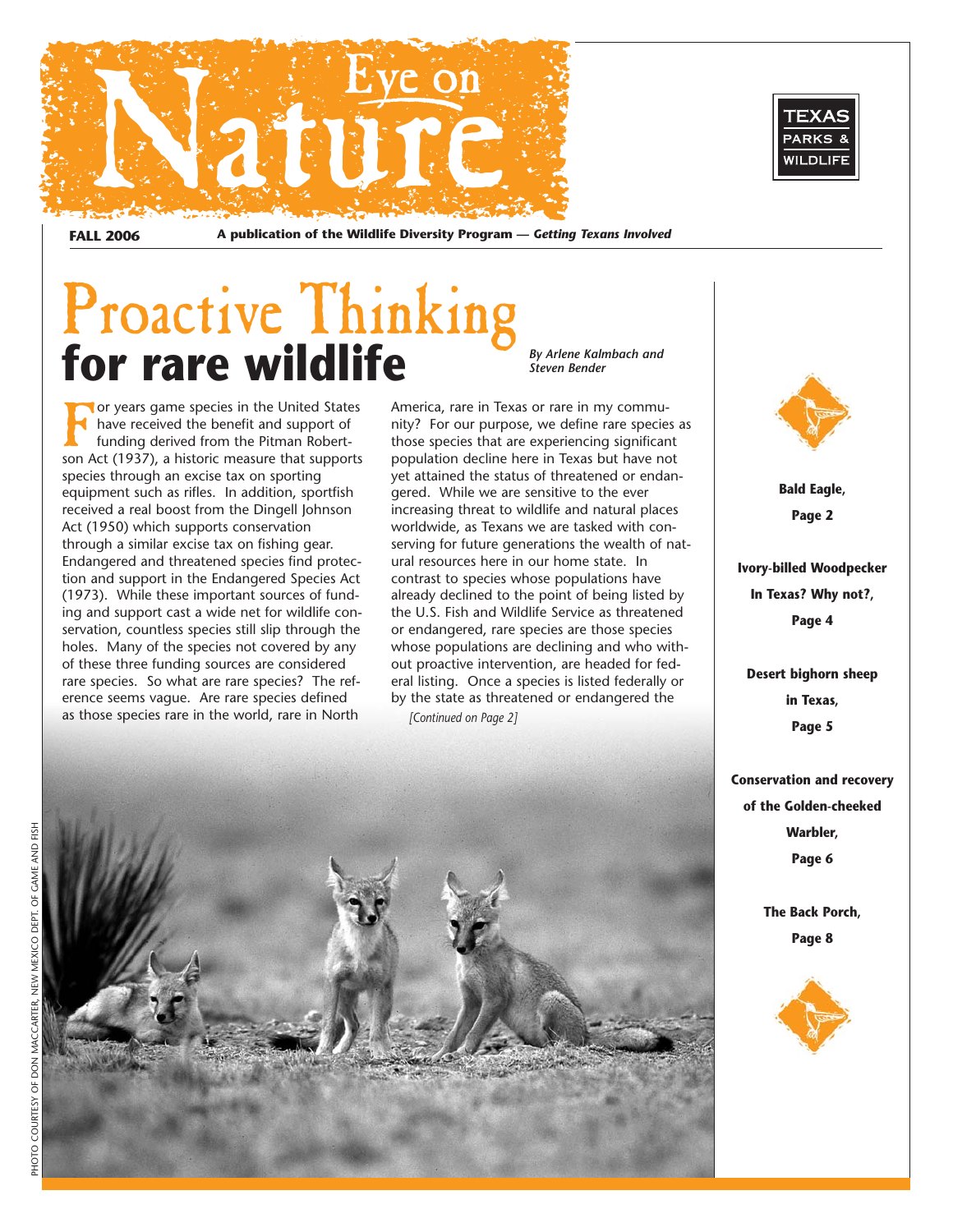Executive Director Robert L. Cook

Editor, *Eye on Nature* Mark Klym

#### COMMISSION

Joseph B.C. Fitzsimons, Chairman San Antonio Donato D. Ramos,Vice-Chairman Laredo Mark E. Bivins Amarillo J. Robert Brown El Paso T. Dan Friedkin Houston Ned S. Holmes Houston Peter M. Holt San Antonio Philip Montgomery Dallas John D. Parker Lufkin

Lee M. Bass, Chairman-Emeritus Fort Worth

TEXAS PARKS AND WILDLIFE DEPARTMENT MISSION STATEMENT *"To manage and conser ve the natural and cultural resources of Texas and to provide hunting, fishing and outdoor recreation opportunities for the use and enjoyment of present and future generations."*

You may view this publication through the TPWD Web site. Please notify us by completing a request form at www.tpwd.state.tx.us/enews/. Once verified, we will notify you by e-mail when a new version of your selected newsletter is posted at www.tpwd.state.tx.us/newsletters/. Your name and address will be removed from the printed version mail distribution list.

### FOR MORE INFORMATION

All inquiries: Texas Parks and Wildlife Department, 4200 Smith School Rd., Austin,TX 78744, telephone (800) 792-1112 toll free, or (512) 389-4800 or visit our Web site for detailed information about TPWD programs:

### **www.tpwd.state.tx.us**



©2006 Texas Parks and Wildlife Department PWD BR W7000-255 (9/06)

In accordance with Texas State Depository Law, this publication is available at Texas State Publications Clearinghouse and/or Texas Depository Libraries.

Texas Parks and Wildlife Department receives federal financial assistance from the U.S. Fish and Wildlife Service. Under Title VI of the Civil Rights Act of 1964, Section 504 of the Rehabilitation Act of 1973,Title II of the Americans with Disabilities Act of 1990, the Age Discrimination Act of 1975, and Title IX of the Education Amendments of 1972, the U.S. Department of the Interior and its bureaus prohibit discrimination on the basis of race, color, national origin, age, disability or sex (in educational programs). If you believe that you have been discriminated against in any Texas Parks and Wildlife Department program, activity, or facility, or if you desire further information, please call or write: The U.S. Fish and Wildlife Service, Office for Diversity and Civil Rights Programs - External Programs, information, please call or write: The U.S. Fish and Wildlife Service,  $\mathbf{A}$  Web<br>Office for Diversity and Civil Rights Programs - External Programs,  $\mathbf{A}$ <br>4040 N. Fairfax Drive, Webb 300, Arlington, VA 22203, (703) 3



*[Proactive thinking Continued]* road to recovery is difficult and often comes with a substantial price tag and slim odds for success. Conservation efforts targeting rare species therefore become the obvious and more economical approaches to protecting and conserving wildlife. Now more than ever as threats to wildlife and natural resources continue to increase at alarming rates it is imperative that we identify those threats and work in a cohesive manner to prevent accelerated loss. As human populations continue to encroach on natural areas and alter the face of the landscape many once common species are becoming rare.

To these ends, Congress established the State Wildlife Grants Program (SWG) in 2001 to champion the cause of rare species and provide funding for conservation efforts focused on stabilizing, recovering and supporting rare species populations with the goal of preventing future listings. For five years Texas has taken full advantage of SWG funding to target declining species such as the swift fox, the Lesser Prairie Chicken, native grassland restoration, coastal rare species issues, rare species population monitoring, invasive species management and much, much more.

To ensure that SWG funds are spent wisely, Congress, with oversight by U.S. Fish and Wildlife Service, tasked each state and territory utilizing SWG funding to draft a comprehensive wildlife conservation strategy. A big undertaking for any state, but for Texas the task was, well, as big as Texas! Wildlife professionals, natural resource government organizations, private citizens and nonprofit environmental organizations all had a hand in the completion of this document.

Now, one year and 1,200 pages later TPWD is proud to announce the completion of the Texas Wildlife Action Plan (formerly known as the Comprehensive Wildlife Conservation Strategy). The Texas action plan is a critical tool in the struggle to protect our natural heritage. Equipped with a catalog of species, their status, their habitats and identified conservation goals for species, habitat and ecoregions of Texas we can move conservation forward in a strategic and calculated manner.

A highly organized composition, the action plan is more than a document; it is an irreplaceable resource for anyone wishing to learn more about the state of Texas' natural biodiversity. As a document it is a hefty read, but as a conservation tool it is incomparable. Ecoregion and species classifications of high, moderate or low priority in the action plan allow conservation practices to be maximized in the areas and species of greatest need. The action plan provides everyone from the graduate student researcher to the professional biologist to the private landowner wishing to improve the natural diversity of his/her land with an organized, streamlined, protocol for conservation in Texas. To receive a copy of the Texas Wildlife Action plan contact TPWD at: (800) 792-1112 or go to www.tpwd.state.tx.us/cwcs and download a copy.

**Arlene is LIP/SWG Program Biologist. Steven is a Wildlife Planner. Both work out of Bastrop.**



# Bald Eagle

*By Brent Ortego and Chris Gregory*

The Bald Eagle historically nested in<br>the Panhandle, Northeast, Central<br>and Coastal Texas (Oberholser<br>1974) The subspecies (H | leucothe Panhandle, Northeast, Central and Coastal Texas (Oberholser 1974). The subspecies (*H. l. leucocephalus*) became rare in the contiguous United States in the mid-to late 1900s as persecution by humans greatly reduced survival and pesticides, primarily DDT, significantly lowered reproduction (Buehler 2000). The species was listed for protection under the Bald Eagle Protection Act in 1940 and the southern

*[Continued on Page 3]*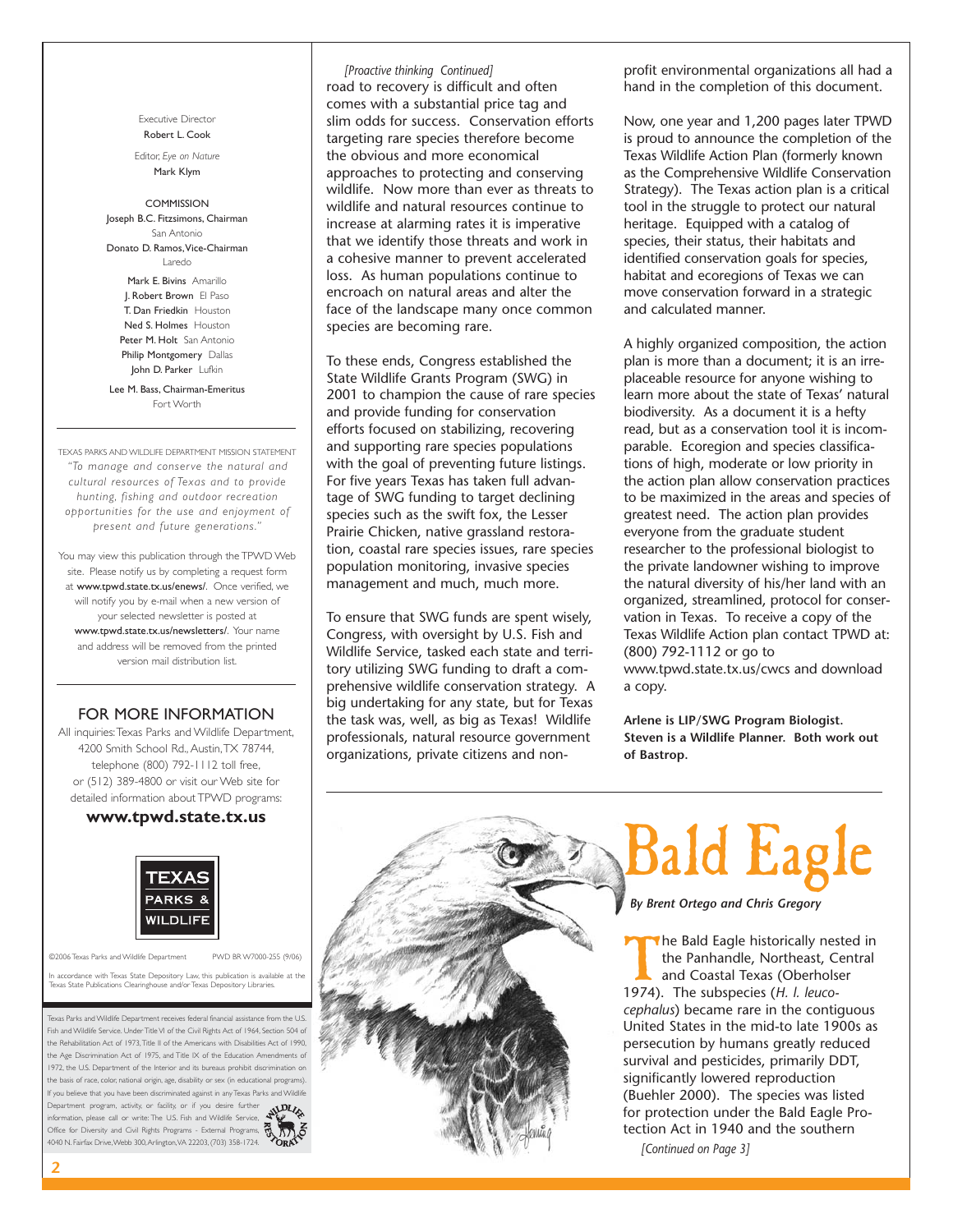#### *[Proactive thinking Continued]*

subspecies which nests in Texas was listed as Endangered in 1966. Texas Parks and Wildlife Department (TPWD) knew of four active Bald Eagle nests in 1971 when nesting surveys commenced.

Both subspecies occur in Texas. The northern (*H.l. alascanus*), primarily visits from October through March during its non-breeding season. The southern breeds in Texas from October through July with many individuals leaving the state after the breeding season. The two subspecies are indistinguishable in the field.

TPWD asked professionals, land managers and birders in the 1970s to determine population status and locate additional nest sites. Survey respondents provided TPWD a better understanding of the distribution and density of wintering populations, but little information on nest sites. TPWD and the U.S. Fish and Wildlife Service conducted aerial surveys during January and February 1975 over eastern Texas (generally east of I.H. 35 and north of Aransas County) to survey known (6) nests near the Coast and locate previously unknown nesting sites throughout East Texas (Smith 1975). Aerial surveys continued in the vicinity of known sites annually, and gradually as the population increased more nests were located from the surveys and reports from cooperating landowners. TPWD was very encouraged in 1982 because numbers of active nests continued to increase reaching a total of 23; all from the lower reaches of rivers along the Coast.

TPWD started to locate nests away from coastal rivers in 1983 when it conducted another broad aerial survey west of I.H. 35. This survey was followed up with smaller scale annual aerial surveys mostly in the vicinity of known nests in following years. TPWD was monitoring 26 active nests in 1987: 18 near the Coast, six in the Pineywoods, and two in the Post Oak Savannah Ecoregions. Aerial surveys were conducted annually at known nest sites, and potential nesting habitats were surveyed if budgets allowed. Landowners were regularly asked about the presence of nesting eagles and these efforts allowed TPWD to track the species as it increased in numbers and expanded its breeding zone. TPWD's last aerial survey occurred from February through April 2005 and it located 156 active nests (Table 1); roughly a 10% increase per year through the 35 year study. Bald Eagles regularly nest today along East Texas rivers, most major reservoirs, and the species is starting to be found nesting in the Edwards Plateau and Panhandle again. The highest nesting concentrations shifted away from the coastal rivers which were the nesting stronghold through the 1980s to major reservoirs: Toledo Bend, Sam Rayburn, Livingston and Conroe. Young produced per nest continue to average greater than 0.7 which is what is needed to maintain stable populations (Sprunt et al. 1973). The Bald Eagle is under review in 2006 to be de-listed from the Endangered Species Act because of its population recovery nationwide.

## **Table 1: Bald Eagle Population Trends by Texas River Basin**

| <b>Number of</b><br><b>Territories</b> |                          | <b>Active</b><br><b>Nests</b> | <b>Fledged</b><br>Young | <b>Young Per</b><br><b>Active</b><br>Nest* |
|----------------------------------------|--------------------------|-------------------------------|-------------------------|--------------------------------------------|
| 2005 Texas<br><b>State-wide</b>        | 186                      | 156                           | 206                     | 1.4                                        |
| West of I.H. 35                        | 4                        | 3                             | 5                       | 1.7                                        |
| <b>Post Oak</b>                        | 30                       | 25                            | 38                      | 1.7                                        |
| <b>Brazos River</b>                    | 5                        | $\overline{2}$                | 3                       | 3.0                                        |
| Navasota River                         | $\overline{7}$           | $\overline{7}$                | 9                       | 1.3                                        |
| <b>Neches River</b>                    | 6                        | 6                             | 8                       | 1.6                                        |
| <b>Sabine River</b>                    | $\overline{\mathbf{3}}$  | $\overline{2}$                | $\overline{2}$          | 1.0                                        |
| Sulphur                                | $\overline{2}$           | $\overline{2}$                | $\overline{\mathbf{4}}$ | 2.0                                        |
| <b>Trinity River</b>                   | $\overline{7}$           | 6                             | 12                      | 2.0                                        |
| Pineywoods                             | 87                       | 68                            | 85                      | 1.4                                        |
| <b>Angelina River</b>                  | 19                       | 13                            | 15                      | 1.4                                        |
| <b>Neches River</b>                    | $\overline{2}$           | 1                             | $\Omega$                | 0.0                                        |
| <b>Red River</b>                       | 3                        | 3                             | $\overline{4}$          | 1.3                                        |
| Sabine River                           | 36                       | 29                            | 39                      | 1.4                                        |
| San Jacinto River                      | 10                       | 9                             | 15                      | 1.7                                        |
| <b>Trinity River</b>                   | 17                       | 13                            | 12                      | 1.3                                        |
| <b>Coastal Texas</b>                   | 65                       | 60                            | 78                      | 1.4                                        |
| <b>Brazos River</b>                    | 11                       | 11                            | 13                      | 1.3                                        |
| <b>Colorado River</b>                  | 21                       | 21                            | 33                      | 1.7                                        |
| <b>Guadalupe River</b>                 | $\overline{7}$           | 6                             | 6                       | 1.2                                        |
| Lavaca River                           | 11                       | 11                            | 13                      | 1.3                                        |
| San Antonio River                      | $\overline{\mathcal{A}}$ | 3                             | $\overline{4}$          | 2.0                                        |
| <b>San Bernard River</b>               | $\overline{2}$           | $\mathbf{1}$                  | $\overline{2}$          | 2.0                                        |
| San Jacinto River                      | $\overline{3}$           | 1                             | $\overline{2}$          | 2.0                                        |
| <b>Trinity River</b>                   | $\overline{\mathbf{4}}$  | $\overline{4}$                | $\overline{\mathbf{3}}$ | 0.8                                        |
| misc. creeks                           | $\overline{2}$           | $\overline{2}$                | $\overline{2}$          | 1.0                                        |

\* Average is only for active nests with known outcome.

**Acknowledgments:** We would like to thank the numerous TPWD staff and pilots that assisted with the research and monitoring of Bald Eagles, and the landowners which managed the land that supported the species.

**Brent is a Wildlife Diversity Biologist working out of Victoria. Chris is a Wildlife Biologist working out of Livingston.**



## **Literature Cited**

Buehler, D. A. 2000. Bald Eagle (Haliaeetus leucocephalus). In The Birds of North America, No. 506 (A. Poole and F. Gill, eds.). The Birds of North America, Inc., Philadelphia, PA.

Oberholser, H. C. 1974. The Bird Life of Texas. Univ. Texas Press, Austin.

Smith, J. C. 1975. Bald Eagle Survey. Texas Parks and Wildlife Department Federal Aid in Wildlife Restoration Act Nongame Wildlife Investigations. Job No. 31. 10 pp.

Sprunt, A., IV, W. B. Robertson, Jr., S. Postupalsky, R. J. Hensel, C. E. Knoder, and F. J. Ligas. 1973. Comparative productivity of six Bald Eagle populations. Trans. N. Am. Wildl. Nat. Resour. Conf. 38:96-106.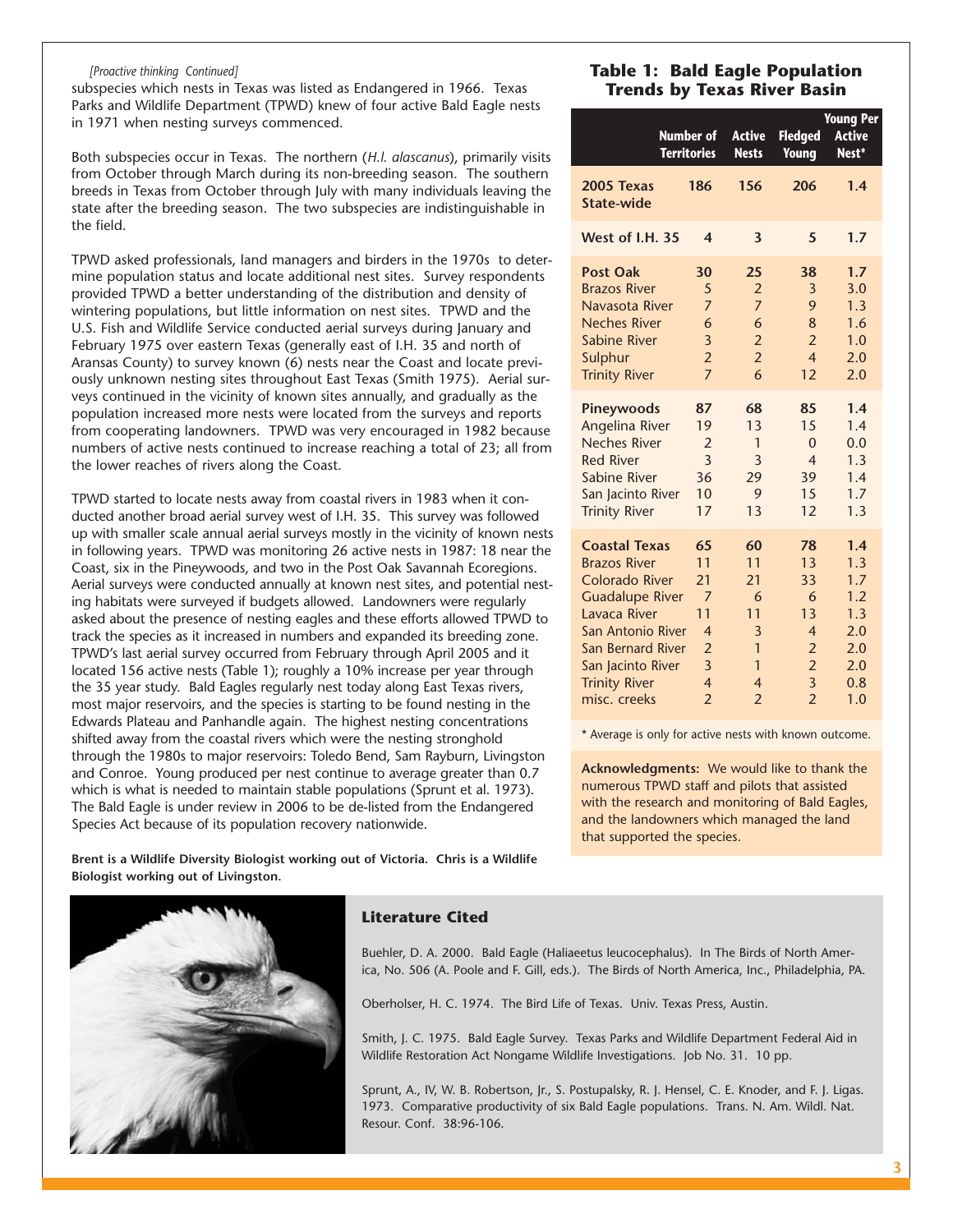# Ivory-billed Woodpecker

## **In Texas? Why not?**

When scientists and government<br>
officials announced the<br>
astounding news that at least<br>
one male Ivory-billed Woodpecker, preofficials announced the astounding news that at least sumed extinct for the past 60 years, had been located in the bottomland hardwood forests of eastern Arkansas in the late spring of 2005 the news went through the birding and ornithological community like an electric shock. The bird had come to be a poignant icon of Americana Lost. That a few had clung to life in the swampy forests of the Mississippi floodplain sparked the hope that this might also be true in other parts of the bird's original range, which essentially consisted of almost all of the Old South. The species once ranged widely through the eastern third of Texas and in 1837 Audubon himself pronounced it "abundant" along Buffalo Bayou in what is present day downtown Houston.

The Ivory-billed Woodpecker has not been definitely recorded within the state since 1904 when Vernon Bailey, a biologist with the National Biological Survey, precursor to the U.S. Fish and Wildlife Service, collected two males in one day (of nine seen) in northeastern Liberty County. Nevertheless, there has been a steady stream of rumors, claims and alleged documentary evidence trickling from the Big Thicket of southeastern Texas, the last stronghold of the species in the state, right up to the present. Within hours of the news release in 2005 I hammered out a proposal to search the area for a remnant population.

Fortunately the USFWS decided that a range wide survey of the former range of

### *By John C. Arvin*

this spectacular and charismatic species was long overdue, and funds were made available to conduct a search. We began planning in January and actively searching in April. One of the first steps was to make low level reconnaissance flights of the forest corridors of the lower Sabine, Neches and Trinity Rivers. The view from the air enabled us to pinpoint priority areas for later ground searches. Ground searches were merely difficult prior to last September because of the usual labyrinth of swampy channels, bayous, and oxbow lakes, clouds of biting insects, hunters variously armed, and the occasional Cottonmouth, not to mention the most likely problem, getting lost. Then there was Rita. The entire search area was affected, most of it severely. Up to 75% of the canopy trees are down in some areas. Systematic transects through the forests are impossible now and searchers basically have to follow the course of least resistance. Much of the searching so far, utilizing volunteers, has been by boat, although a combination of low water levels due to the ongoing drought and downed timber has made this difficult as well.

Full time searches will begin in October with the most intense efforts between then and April of 2007 to take advantage of the fall of most of the leaves, greatly increasing visibility both from the air and on the ground. While Rita was in most respects a disaster, both in human and environmental terms, there may be a silver lining if indeed Ivory-bills do still exist in the region. Woodpecker biologists have long been aware that many species

of woodpeckers, and the Ivory-bill is thought to be among them, are "disaster followers." Their dietary specialty is the wood boring larvae of certain beetles that quickly attack dead and dying timber. There should be an embarrassment of riches for woodpeckers of all species in the Big Thicket

region for a number of years to come.

The bottomland forests of the South, including those in East Texas, are still largely in a state of recovery from the logging excesses early in the 20th century. If a tiny population of Ivory-bills has managed to cling to existence here then habitat conditions are only going to be better and better for them. Even if we are successful in our search, no one of my generation will see the day when this symbol of Wild America can be pronounced saved. But hopefully our grandchildren will have the opportunity to see this incredible species restored in the magnificent forests of our great grandparents.

**John is Research Coordinator with the Gulf Coast Bird Observatory in Lake Jackson.**



## **Hummingbird Wheel still only \$11.95! (Includes shipping and handling)**

**Check should be made payable to the Hummingbird Roundup and sent to:** Texas Parks and Wildlife Department 4200 Smith School Road Austin, TX 78744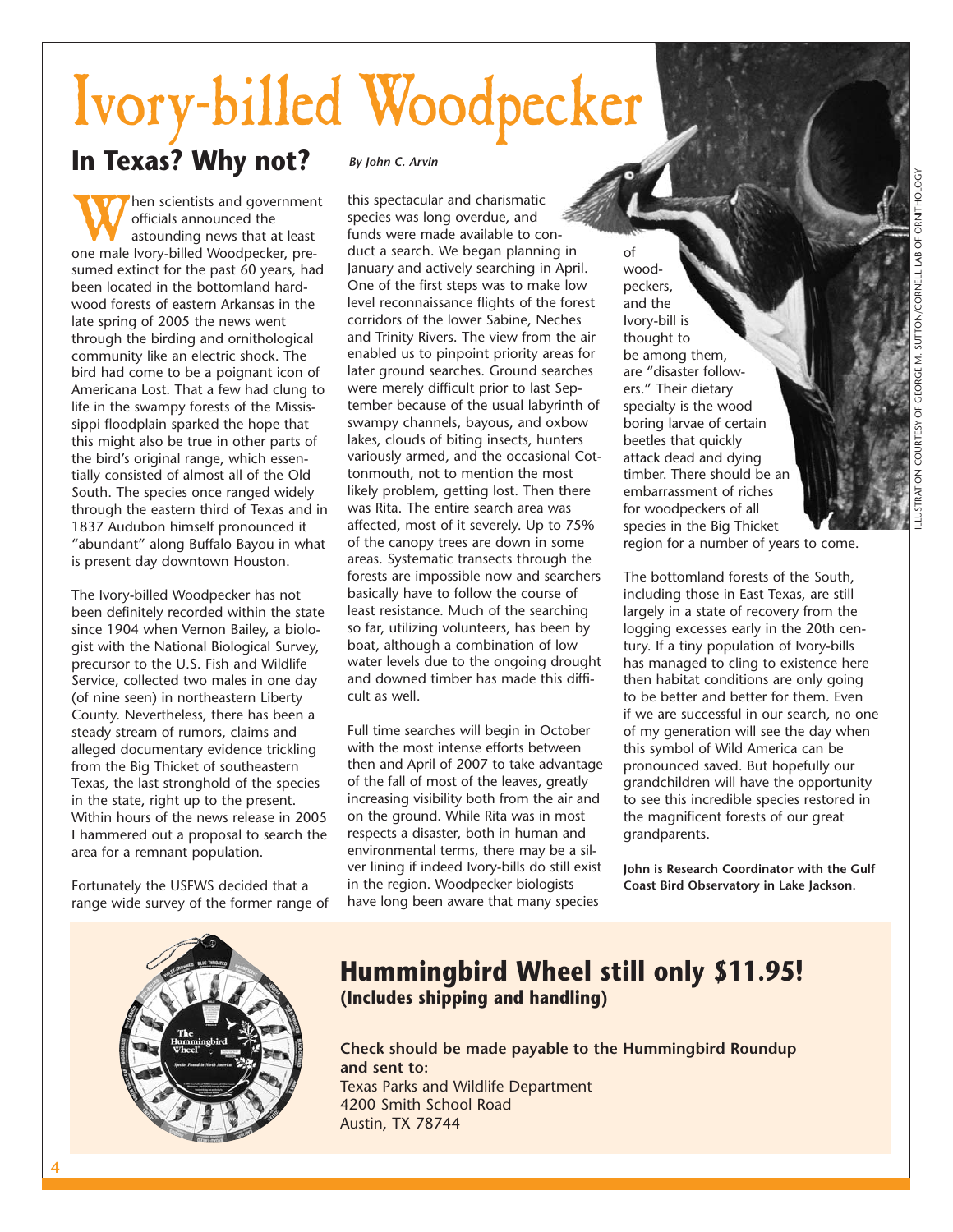# Desert bighorn sheep in Texas

*By Froylan Hernandez*



There are five "types of sheep native to North America. The Dall's sheep (*O. dalli dalli*) and the Stone's sheep (*O. d. stonei*) are two thin horn sheep that occur in the northern portion of North America (Nichols 1980). The California bighorn (*O. c. californica*), the Rocky Mountain bighorn sheep (*O. canadensis canadensis*) and the desert bighorn (*O. canadensis nelsoni, O. c. mexicana, O. c. cremnobates and O. c. weemsi*) inhabit the southern part of North America (Wishart 1980). The desert bighorn is found in the arid mountains of western and southwestern United States.

Historically, desert bighorn sheep in Texas inhabited the arid mountains of the Trans-Pecos ecoregion. The population was estimated at approximately 1,500 animals in the 1880s. It is commonly agreed that unregulated hunting, diseases associated with introduced livestock and the construction of net-wire fences which impeded movement and fragmented habitat, all contributed to the decline of desert bighorns.

Early efforts to curtail their decline began in 1903 with the closing of all bighorn hunting. Further, in 1945 the Texas Fish and Oyster Commission established the Sierra Diablo Wildlife Management Area in native habitat as a sanctuary. Despite initial efforts, populations continued to decline. Unfortunately, the last native bighorn sheep in Texas were observed in the Sierra Diablo Mountain range in 1960. It is believed that bighorn sheep were extirpated by the early 1960s.

Originally, two Wildlife Management Areas (WMA) were used for captive propagation. The first was Black Gap WMA in 1954 with the construction of a 427-acre sheep pasture. The Texas Game & Fish Commission in cooperation with the state of Arizona stocked the facility with 16 sheep from the Kofa Mountain Range between 1956 and 1959.

The second was Sierra Diablo WMA with the construction of an eight-acre brood facility in 1970 and a 40-acre facility in 1983, the latter being donated to the state by the Texas Bighorn Society.

By 1970, the Black Gap population had grown to 68 animals and 21 sheep were released from the pasture onto the management area. Others were trans-located to the Sierra Diablo WMA Additionally the Sierra Diablo facilities were stocked with sheep from Arizona, Nevada, Utah and Mexico.

A third WMA, Elephant Mountain WMA, was donated to the state in 1985. No captive rearing facilities were constructing. Bighorn sheep on this facility would be free ranging. In 1987, 20 bighorn sheep were captured at the Sierra Diablo brood pens and transferred to the new Elephant Mountain WMA. By 2000, there were an estimated 140–160 bighorns. That same year, 45 sheep were captured and translocated to Black Gap WMA. The latest Elephant Mountain WMA survey results indicate the population is up to 120–140 and now serves as the Texas brood stock for potential capture/release projects in restoring desert bighorn sheep back into their native habitat

With four major releases at Black Gap WMA between 1994 and 2000, the population is now estimated to be 100-120 animals in the management area, Big Bend National Park and the surrounding private properties.

The sheep from Sierra Diablo WMA propagation facilities have prospered and formed the nucleus of the current free ranging sheep population in the Sierra Diablo, Beach and Baylor Mountain ranges. There are approximately 450 bighorn sheep ranging here. This makes up half of the current estimated Texas bighorn population.

As with all restoration programs, it has not been an easy road. With the cooperation of private landowners, the interest of several groups and organizations including the Texas Bighorn Society, the aide of other state and federal agencies and the countless hours put in by volunteer groups, the desert bighorn restoration effort has been a success.

The bighorn sheep in Texas are estimated to be over 800 strong today. A rare and majestic symbol of the American West has been reestablished in its native habitat through sound management and public and private support.

**Froylan is a Wildlife Biologist working at the Elephant Mountain WMA in Brewster.**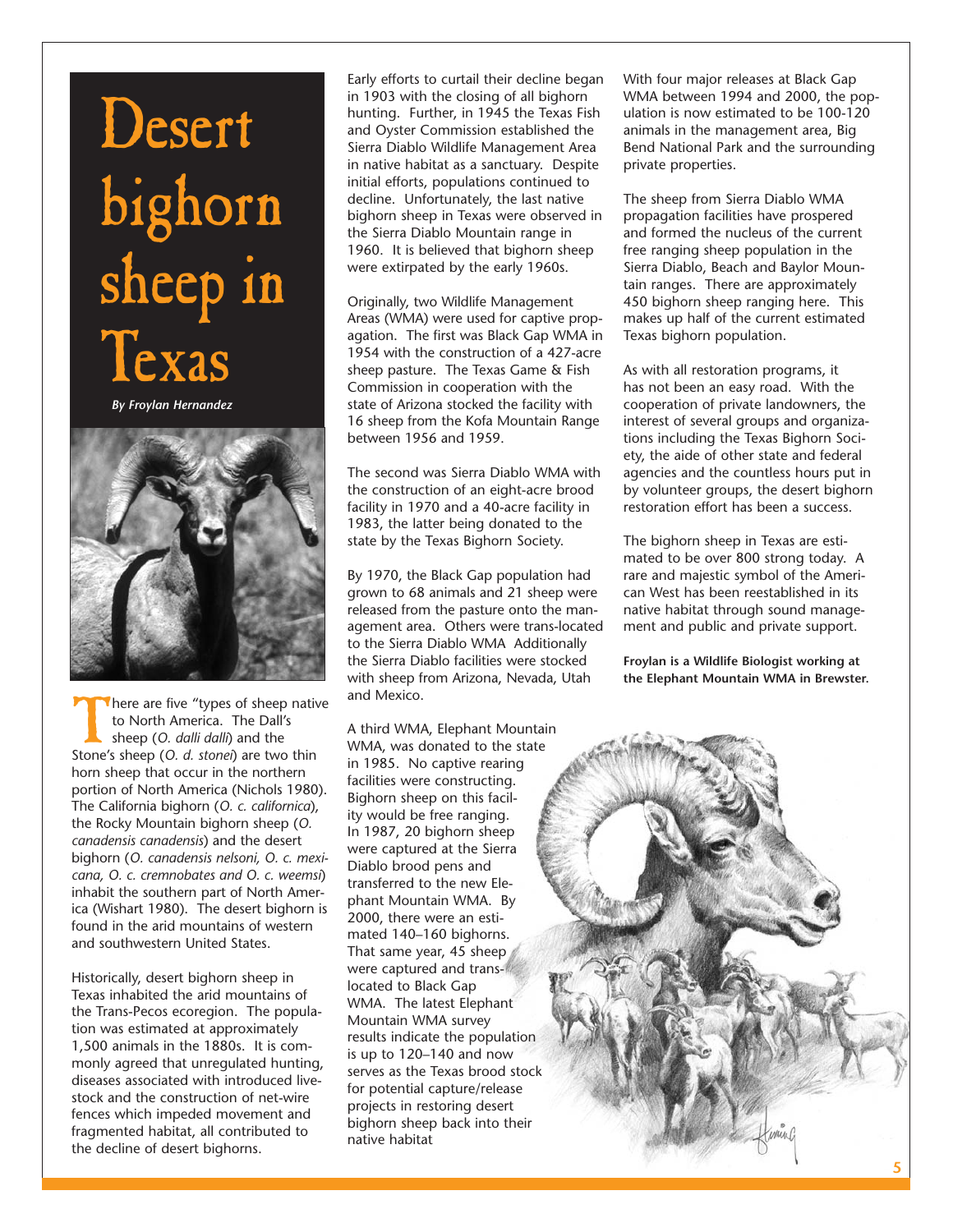

ince it was listed under emergency rule as a federally (1990) and state (1991) endangered species — due chiefly to excessive habitat loss — the Golden-cheeked Warbler (GCWA; *Dendroica chrysoparia*) has received considerable attention from academic and conservation communities. The Texas Parks and Wildlife Department (TPWD) has contributed heavily toward efforts to conserve and recover this small, elusive and brightly colored member of the breeding avifauna of the Texas Hill Country's mature oak-juniper woodlands. Beginning with the seminal review of the literature and remote sensing data from the mid-1980s which put habitat loss at an alarming 35% over a roughly 20-year period, and proceeding immediately to the generation of the species' official Recovery Plan in 1992, TPWD has been instrumental in coordinating research and policy aimed at GCWA. Many projects, most funded by federal aid programs through TPWD, have been launched in the 15 years since this species was listed.

Recently, through funding from Cooperative Endangered Species Conservations Funds (Section 6, Endangered Species Act) administered by our agency, two very important projects have commenced which will fill big gaps in our understanding of GCWA. One, conducted by the University of Missouri's Resource Assessment Partnership, focuses on producing a state-of-the-art geographic distribution map of breeding habitat in Texas using high resolution satellite imagery along with digital data on soils, geology, topography, precipitation, aspect, slope and habitat quality. This product is due to be completed in mid-2007 and will be the standard map reference for this species. The other project, performed by the non-governmental conservation group, SalvaNatura, in El Salvador, is set to begin in winter 2006. This project was designed to address critical distribution and status questions in the little-known non-breeding (wintering) range of southern

Mexico and northern Central America. Intensive surveys will be conducted throughout known and suspected wintering areas in pine-oak forest communities of El Salvador, Nicaragua, Honduras, Guatemala and southern Mexico (Chiapas) over two winter seasons. This effort stems from a symposium in November, 2003, in Chiapas, Mexico, entitled, "Conservación de bosques de pino-encino y Dendroica chrysoparia" ("Conservation of Pine-Oak Forests and Dendroica chrysoparia") during which TPWD staff was invited to present a paper summarizing contributions to conservation and recovery of GCWA in Texas. We also engaged in discussions that led to the formation of a multinational collaborative effort to conserve GCWA and its imperiled habitat in Central America, called the "Alliance for Conservation of Pine-Oak Ecosystems and their Avifauna." This organization sought and received funding from the Neotropical Migratory Bird Conservation Act for the purpose of pursuing objectives related to the science and policy of conserving the GCWA's wintering habitat. It is now widely regarded as the key scientific group for conservation of GCWA in Latin America.

Currently, TPWD, along with the U.S. Fish and Wildlife Service (USFWS) and several academic institutions and non-governmental agencies, is involved in the process of addressing the latest population trends, distributional data and conservation issues defining official GCWA status. This federally-mandated "status review" will serve to give guidance to the USFWS as they render an opinion regarding whether the species still warrants its current listing, or whether down- or delisting might be advised. In all phases of GCWA conservation and management range-wide TWPD will continue to be involved at the highest levels in order to ensure its eventual recovery.

**Craig is a Program Specialist working out of Austin.**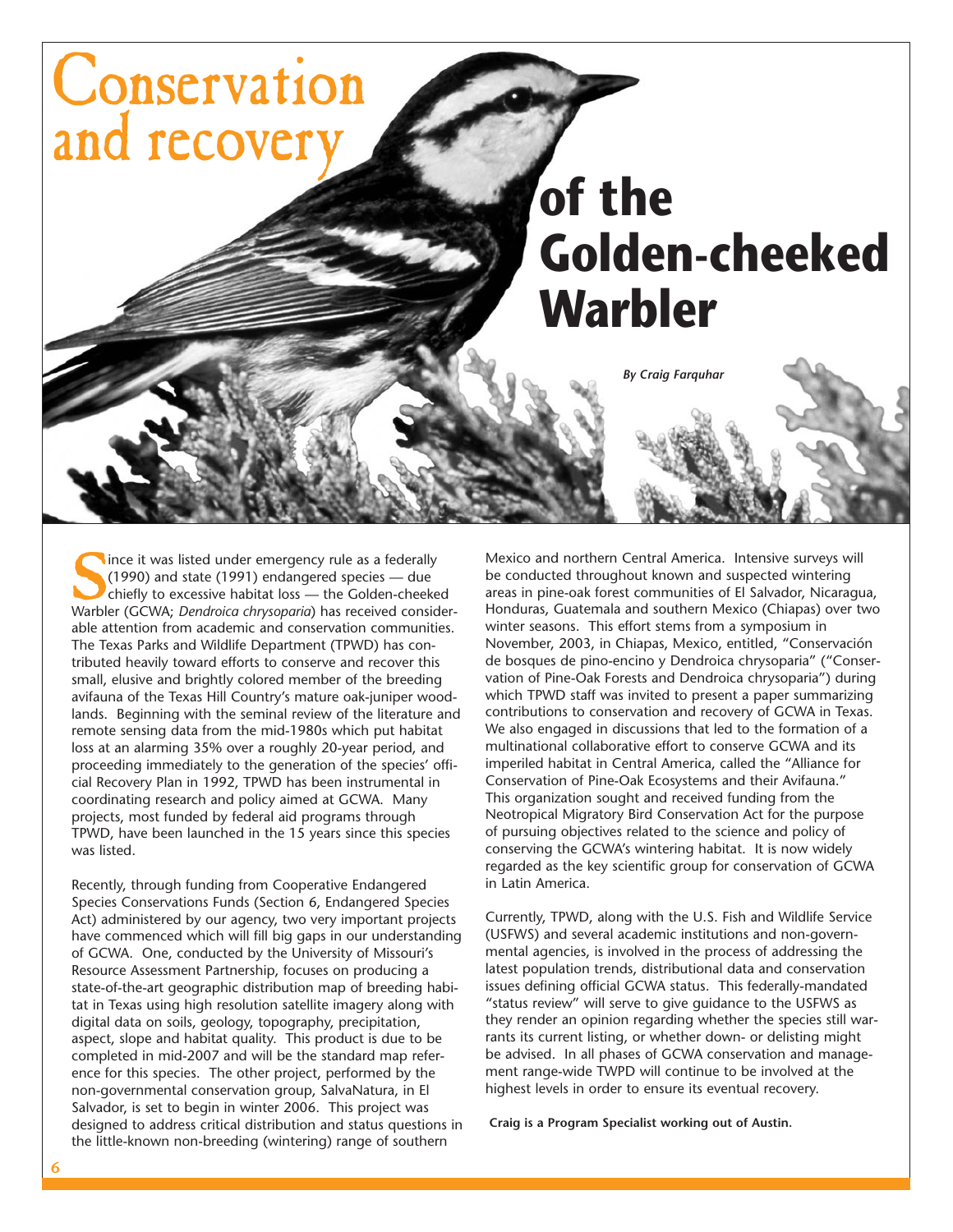#### *[The back porch Continued]*

landowners are offering their ranches as reintroduction sites for Black-tailed prairie dogs threatened with urban expansion on other parts of their range. In the Hill Country, excessive white-tailed deer populations require control using longer hunting seasons and higher bag limits offered by the Managed Lands Deer Permit Program under voluntary wildlife management plans written for cooperating landowners. These same plans may also include information on how to protect an important bat cave or spring, identify endangered cactus, and offer eco-tours. In the mixed woodlands of East Texas, Bobwhite quail are rapidly becoming the state's next endangered species. Concerned landowners are forming cooperatives to restore native grasslands and savannahs to recover this

popular gamebird. This shift in land use will ultimately provide habitat for numerous other species of concern such as Henslow's and Bachman's sparrows.



Just as important as working with private landowners is engaging an urban public far removed from the rural landscape. Numerous hands-on activities for "citizen science" are offered through the Wildlife Diversity Program including Nature Trackers, Master Naturalists, the Texas Wildscapes Program and others.

This combination of technical assistance to private landowners and urban outreach will help us recover those species of concern as identified in the Texas Wildlife Action Plan.

To get involved in any of the programs mentioned, contact us at www.tpwd.state.tx.us or call (800) 792-1112.

**Matt is director of the Wildlife Diversity Program working out of Austin.** 

## d Stuff! ❒ **Wildlife Posters**

*(Please indicate quantity when ordering.)*

- **\_\_\_You Can Help Texas Turtles** (pictured)
- **\_\_\_Bats of the Western United States**
- **\_\_\_Venomous Snakes of Texas**
- **\_\_\_Migratory Landbirds of the Southeast**
- **\_\_\_Common Feeder Birds of Eastern North America**
- **\_\_\_Common Feeder Birds of Western North America**

\$2 each plus \$3 shipping and handling for up to 4 posters. Shipping \$1 per poster after 4 posters.

## ❒ **Checklist of Texas Birds**

*(Please indicate quantity when ordering.)*

### **\_\_\_Number of Copies**

The newest edition of *a checklist of Texas Birds* is now available (pictured).

Including 632 species in good standing.

\$2 plus shipping and handling.





## **PLEASE PRINT**

|              | Name                                                                                                                                                                                                                                                                                                                                                                 |
|--------------|----------------------------------------------------------------------------------------------------------------------------------------------------------------------------------------------------------------------------------------------------------------------------------------------------------------------------------------------------------------------|
|              |                                                                                                                                                                                                                                                                                                                                                                      |
|              |                                                                                                                                                                                                                                                                                                                                                                      |
| City         | <u> 1989 - Andrea Stadt Britain, amerikansk politiker (</u>                                                                                                                                                                                                                                                                                                          |
| <b>State</b> | $\frac{1}{\sqrt{2}}$ $\frac{1}{\sqrt{2}}$ $\frac{1}{\sqrt{2}}$ $\frac{1}{\sqrt{2}}$ $\frac{1}{\sqrt{2}}$ $\frac{1}{\sqrt{2}}$ $\frac{1}{\sqrt{2}}$ $\frac{1}{\sqrt{2}}$ $\frac{1}{\sqrt{2}}$ $\frac{1}{\sqrt{2}}$ $\frac{1}{\sqrt{2}}$ $\frac{1}{\sqrt{2}}$ $\frac{1}{\sqrt{2}}$ $\frac{1}{\sqrt{2}}$ $\frac{1}{\sqrt{2}}$ $\frac{1}{\sqrt{2}}$ $\frac{1}{\sqrt{2}}$ |
|              | Send this form along with your payment to:<br>Texas Parks and Wildlife Department<br>4200 Smith School Road                                                                                                                                                                                                                                                          |

Austin, TX 78744

**Make all checks payable to the Nongame Fund**